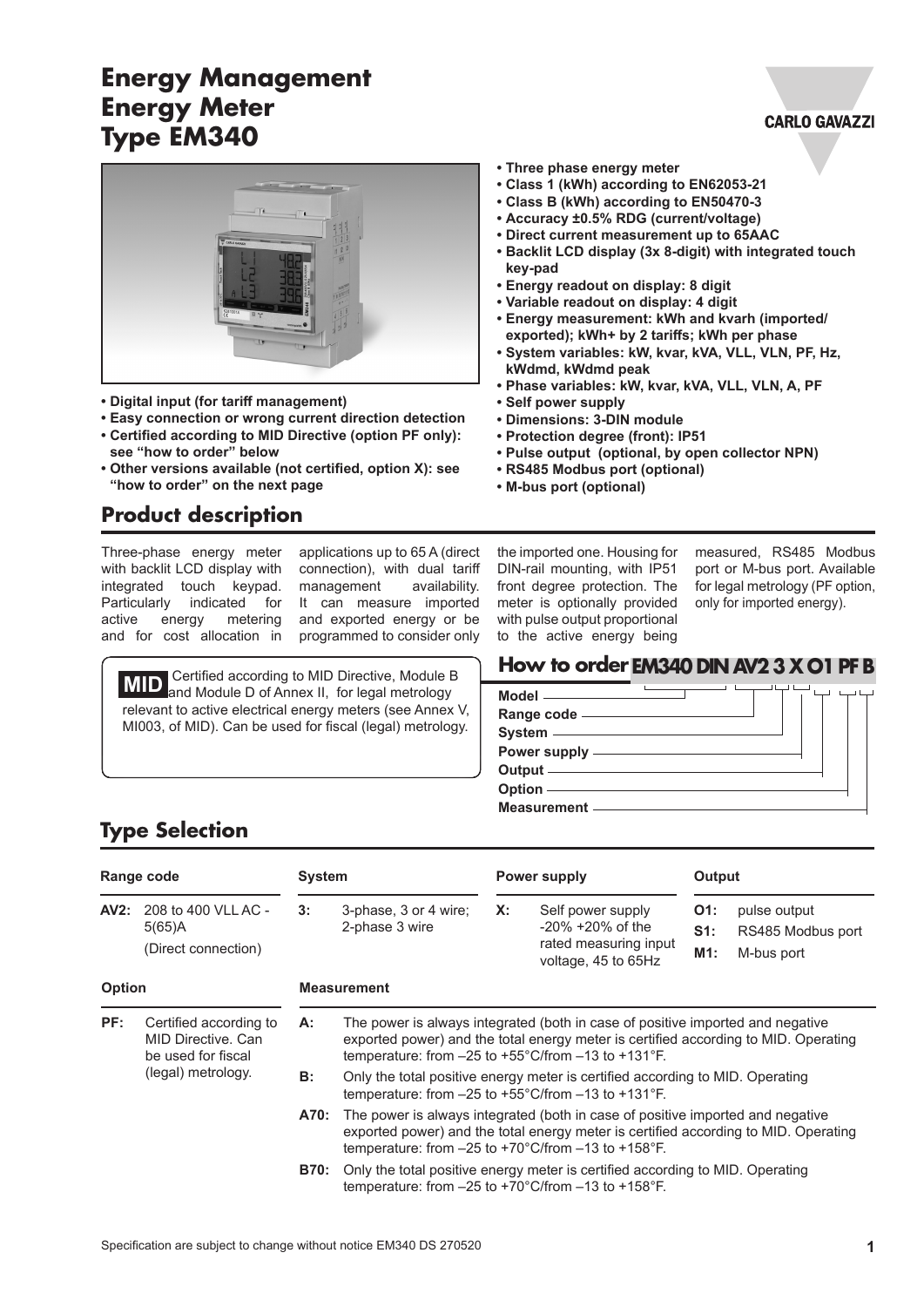

# **STANDARD**

Not certified according to MID Directive. Cannot be used for fiscal (legal) metrology.

# **How to order EM340-DIN AV2 3 X O1 X**

**Model Range code System Power supply**

**Output Option**

**Output**

**AV2:** 208 to 400 VLL AC - 5(65)A (Direct connection)

**Type Selection**

**System 3:** 3-phase, 3- or 4-wire; 2-phase 3-wire

# **Power supply**

**X:** self power supply -20% +20% of the rated measuring input voltage, 45 to 65Hz

- **O1:** pulse output
- **S1:** RS485 Modbus port
- **M1:** M-bus port

#### **Option**

**X:** none

**Range code**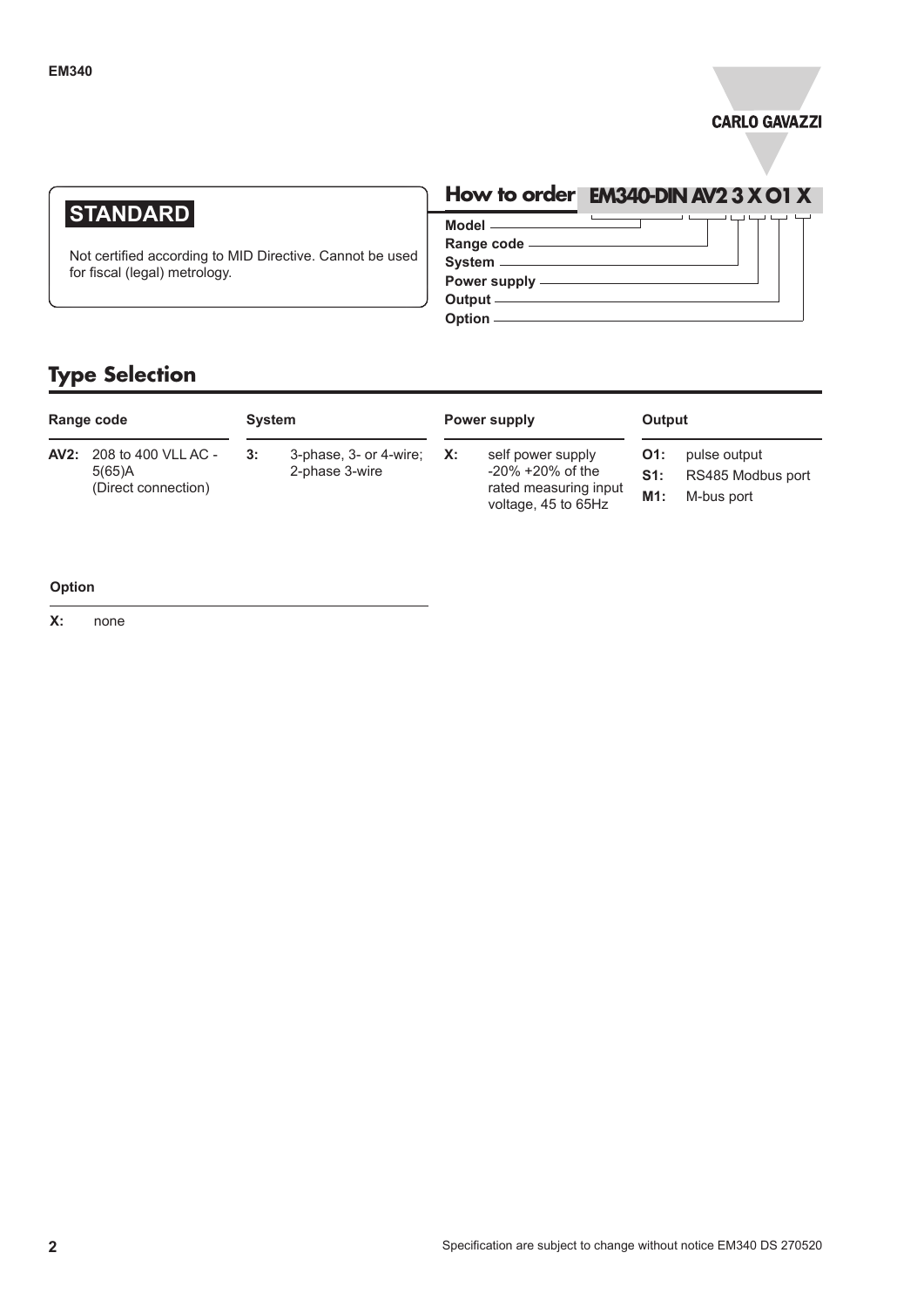# **Input specifications**

| <b>Rated Inputs</b>                |                                                       | <b>Energy additional errors</b>                |                                                      |
|------------------------------------|-------------------------------------------------------|------------------------------------------------|------------------------------------------------------|
| Current type                       | 3-phase loads, direct                                 | Influence quantities                           | According to EN62053-21                              |
|                                    | connection                                            | <b>Temperature drift</b>                       | $≤200$ ppm/°C                                        |
| Current range                      | 5(65)A                                                | <b>Sampling rate</b>                           | 4096 samples/s @ 50Hz                                |
| Nominal voltage<br><b>Accuracy</b> | 208 to 400 VLL AC                                     |                                                | 4096 samples/s @ 60Hz                                |
| (@25°C ±5°C, R.H. ≤60%,            |                                                       | Display and touch key-pad                      |                                                      |
| 45 to 65 Hz)                       | Imin=0.25A; lb: 5A, Imax:                             | <b>Type</b>                                    | Backlit LCD, 3 rows by                               |
|                                    | 65A; Un: 113 to 265VLN                                |                                                | 8-digit each, h 7 mm                                 |
|                                    | (196 to 460VLL)                                       | Read-out                                       | Energy: 8 digit. Variables: 4                        |
|                                    | Imin=0.25A; lb: 5A, Imax:                             |                                                | digit                                                |
|                                    | 65A; from 208 to 400 VLL AC                           | Touch key<br><b>Max. and Min. indication</b>   | 3 (DOWN, Enter and UP).                              |
| Current                            | From 0.04lb to 0.2lb:                                 | Energies                                       | Max. 99 999 999                                      |
|                                    | $±(0.5%RDG+1DGT)$                                     |                                                | Min. 0.01                                            |
|                                    | From 0.2lb to Imax:                                   | Variables                                      | Max. 9999                                            |
|                                    | ±(0.5%RDG)                                            |                                                | Min. 0.01                                            |
| Phase-neutral voltage              | In the range Un: $\pm$ (0.5% RDG)                     | <b>Memory</b>                                  |                                                      |
| Phase-phase voltage<br>Frequency   | In the range Un: $\pm$ (1% RDG)<br>Range: 45 to 65Hz. | Energy                                         | 10^12 cycles. Energy value                           |
| Active power                       | From 0.05 In to Imax,                                 |                                                | is saved every time the less                         |
|                                    | within Un range, PF=1:                                |                                                | significant digit increases.                         |
|                                    | $±(1\%$ RDG)                                          | Programming parameters                         | 10^12 cycles. When a                                 |
|                                    | From 0.1 In to Imax, within                           |                                                | parameter is modified, only                          |
|                                    | Un range, PF=0.5L or 0.8C:                            |                                                | the relevant memory cell is                          |
|                                    | $±(1\%$ RDG)                                          | <b>LED<sub>s</sub></b>                         | overwritten                                          |
| Power factor                       | $\pm$ [0.001+1%(1.000 - "PF RDG")]                    |                                                | Flashing red light pulses<br>according to EN50470-3, |
| Reactive power                     | From 0.05 In to Imax,                                 |                                                | EN62052-11, 1000 imp./                               |
|                                    | within Un range, sinphi=1:                            |                                                | kWh (min. period: 90ms)                              |
|                                    | $\pm$ (2% RDG)                                        |                                                | Fix orange light: wrong                              |
|                                    | From 0.1 In to Imax, within                           |                                                | current direction (only with                         |
|                                    | Un range, sinphì=0.5L or                              |                                                | PFB option or with "B"                               |
| Energies                           | $0.8C: \pm (2\% \text{ RDG})$                         |                                                | measurement selection in                             |
| Active energy                      | Class 1 according to                                  |                                                | case of X option)                                    |
|                                    | EN62053-21 Class B                                    | <b>Current overloads</b>                       |                                                      |
|                                    | (Class B (kWh) according                              | Continuous                                     | 65A, @ 50Hz                                          |
|                                    | to EN50470-3)                                         | For 10ms                                       | 1950 A                                               |
| Reactive energy                    | Class 2 according to                                  | Short circuit withstand                        | 4.5kA 10 ms according to                             |
|                                    | EN62053-23                                            |                                                | IEC62052-31:2015                                     |
| Start-up current:                  | 20mA                                                  | <b>Voltage Overloads</b>                       |                                                      |
|                                    | Self-consumption is not                               | Continuous                                     | 1.2 Un                                               |
|                                    | measured.                                             | For 500ms                                      | $2$ Un                                               |
| Start-up voltage                   | 90VLN                                                 | Input impedance                                |                                                      |
| <b>Resolution</b>                  | <b>Display</b>                                        | 230VL-N                                        | 1.2Mohm                                              |
| Current<br>Voltage                 | 0.1A<br>0.1V                                          | 120VL-N                                        | 1.2Mohm                                              |
| Power                              | 0.01 kW or kVar                                       | $5(65)$ A<br><b>Wrong connection detection</b> | < 1.5 VA per channel<br>Installation guide to        |
| Frequency                          | $0.1$ Hz                                              |                                                | indicate if connections are                          |
| <b>PF</b>                          | 0.01                                                  |                                                | correctly carried out. Can                           |
| Energies (positive)                | 0.01 kWh or kvarh                                     |                                                | be disabled.                                         |
| Energies (negative)                | 0.01 kWh or kvarh                                     | Phase sequence                                 | Indicates if the phase                               |
|                                    | Serial communication                                  |                                                | sequence is not the correct                          |
| Current                            | 0.001A                                                |                                                | one (L1-L2-L3)                                       |
| Voltage                            | 0.1V                                                  | Correct current direction                      | Indicates if the current                             |
| Power                              | 0.1 W or var                                          |                                                | direction is not the right one                       |
| Frequency                          | $0.1$ Hz                                              |                                                | (only with PFB option or                             |
| <b>PF</b>                          | 0.001                                                 |                                                | with type "B" measurement                            |
| Energies (positive)                | 0.001 kWh or kvarh                                    |                                                | selection in case of X                               |
| Energies (negative)                | 0.001 kWh or kvarh                                    |                                                |                                                      |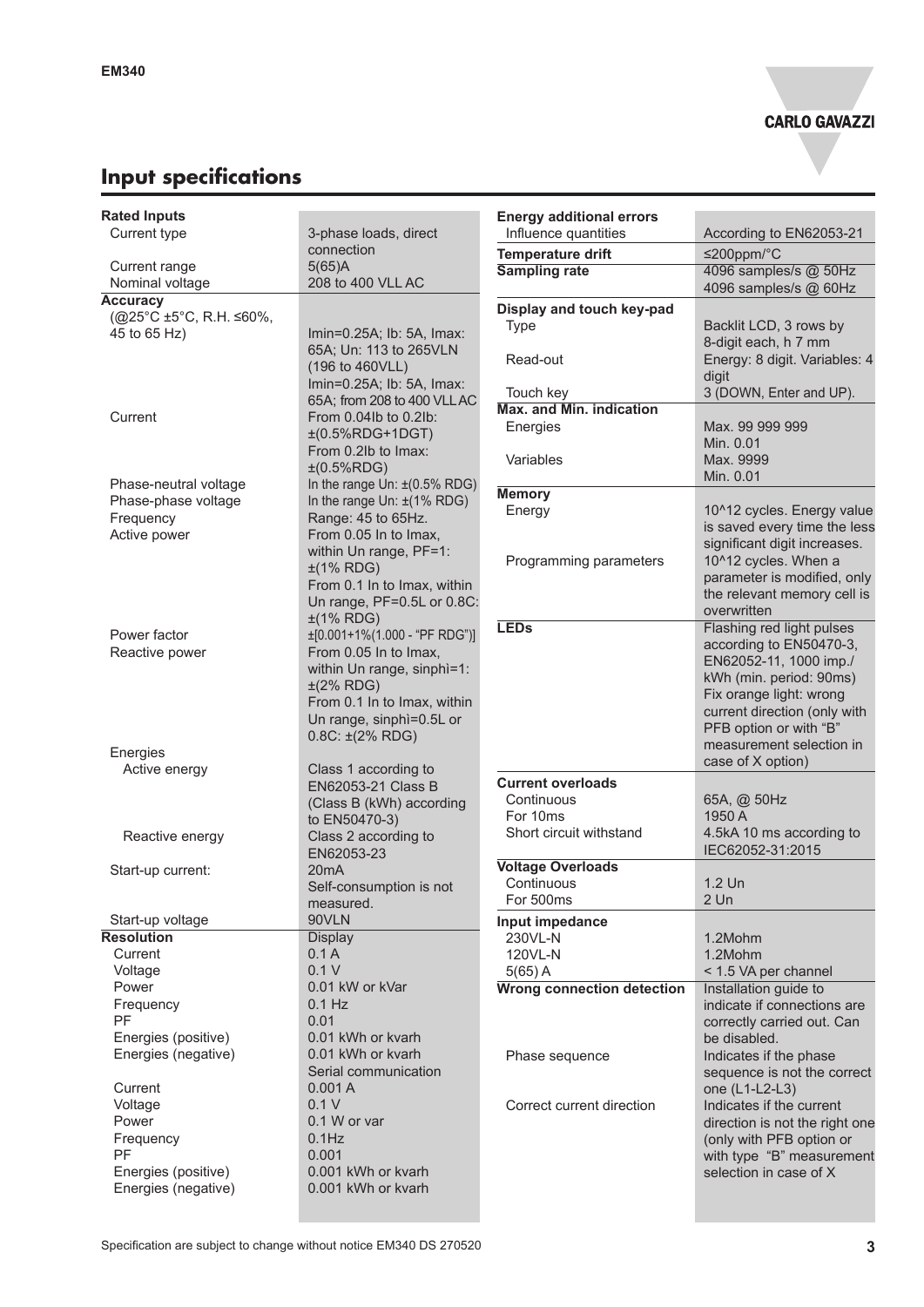

#### **Input specifications (cont.)**

|                 | option).                      | are s           |
|-----------------|-------------------------------|-----------------|
| Load conditions | The wrong connection          | the t           |
|                 | detection works in case of    | total           |
|                 | loads with:                   | othe            |
|                 | - PF>0.766 $(<10°$ )          | nega            |
|                 | power factor if inductive     | Ex.             |
|                 | or PF>0.996 (<5°) if          | P <sub>L1</sub> |
|                 | capacitive                    | P <sub>L3</sub> |
|                 | - a current at least equal to | Inted           |
|                 | 10% rated current (primary    | $+kW$           |
|                 | current transformer)          | -kWl            |
| Energy metering | in every measuring            |                 |
|                 | interval the single phase     |                 |
|                 | energies with positive sign   |                 |
|                 |                               |                 |

### **Digital input specifications**

| <b>Digital inputs</b><br><b>Function</b>                                                 | Free of voltage contact<br>Tariff management (switch<br>between t1-t2) | Overload | In case a voltage is<br>erroneously applied to the<br>digital input, the input is not |
|------------------------------------------------------------------------------------------|------------------------------------------------------------------------|----------|---------------------------------------------------------------------------------------|
| Number of inputs<br>Contact measurement voltage<br>Input impedance<br>Contact resistance | 5 V<br>1kohm<br>≤1kohm, close contact<br>$\geq$ 100kohm, open contact  |          | damaged up to 30 VAC/<br>DC.                                                          |

# **Output specifications**

| RS485 serial port       | RS485 by screw               | Protocol                    | M-bus according to           |
|-------------------------|------------------------------|-----------------------------|------------------------------|
|                         | connection.                  |                             | EN13757-1                    |
| Function                | For communication            | Baud rate                   | 0.3, 2.4, 9.6 kbaud          |
|                         | of measured data,            | Meters in the M-bus network | 250                          |
|                         | programming parameters       | Primary address             | Selectable                   |
| Protocol                | ModBus RTU (slave            | Secondary address           | Univocally defined in each   |
|                         | function)                    |                             | unit                         |
| Baud rate               | 9.6, 19.2, 38.4, 57.6, 115.2 | Identification number range | from 9000 0000 to 9999       |
|                         | kbaud.                       |                             | 9999                         |
| Data format             | even or no parity,           | Other                       | Available functions: wild    |
| Address                 | 1 to 247 (default: 01)       |                             | card, header, initialisation |
| Driver input capability | 1/8 unit load. Maximum 247   |                             | SND NKE, and req udr         |
|                         | devices on the               |                             | management. Management       |
|                         | same bus.                    |                             | of primary address           |
| Data refresh time       | 1sec                         |                             | modification via M-bus and   |
| Read command            | 50 words available in 1      |                             | reset of partial energy via  |
|                         | read command                 |                             | M-bus available.             |
| Rx/Tx indication        | Rx segment on display        |                             | VIF, VIFE, DIF and DIFE:     |
|                         | is shown when a valid        |                             | see protocoll                |
|                         | Modbus command is sent       | <b>Static output</b>        |                              |
|                         | to that specific meter       | Purpose                     | For pulse output             |
|                         | Tx segment on display        |                             | proportional to the active   |
|                         | is shown when a valid        |                             | energy (kWh)                 |
|                         | Modbus reply is sent back    | Pulse rate                  | Selectable in multiple of    |
|                         | to the master                |                             | 100                          |
| <b>M-bus port</b>       | M-bus by screw               |                             | Max 500 or 1500 kWh          |
|                         | connection.                  |                             | according to pulse ON        |
| Function                | For communication of         |                             | duration                     |
|                         | measured data                |                             |                              |

summed to increase total postive energy izer (kWh+), while the rs increase the total ative totalizer (kWh-).  $I = +2kW, P L2 . +2kW,$  $3 = -3$  kW gration time  $= 1$  hour  $/h = (2+2)$  x1h = 4 kWh  $h = 3 x 1h = 3kWh$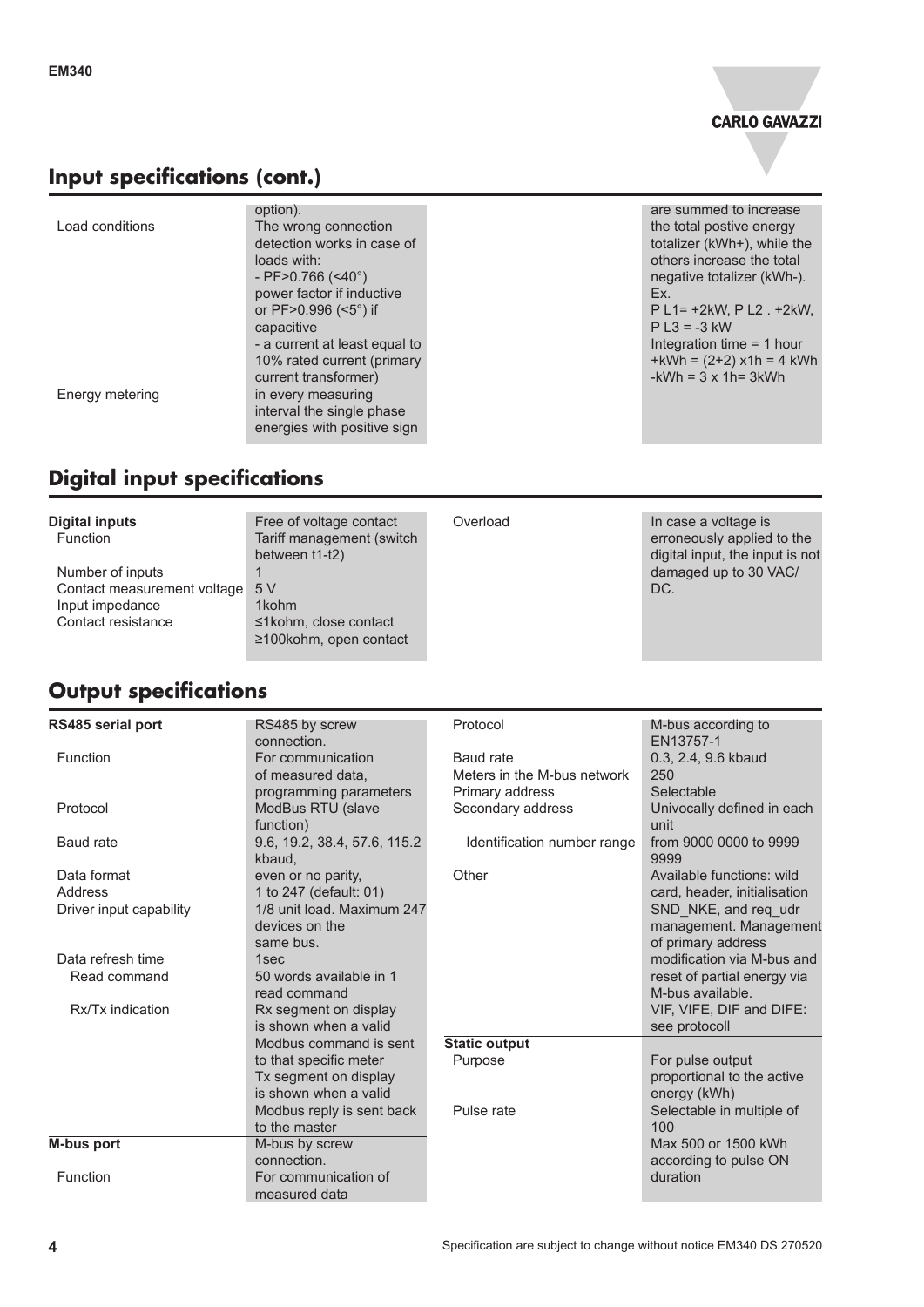### **Output specifications (cont.)**

Pulse ON duration Selectable: 30ms or 100 ms according to EN62052-31 Output type **Open collector NPN** 

Load  $V_{\text{on}}$  1 VDC max. 100mA  $\rm V_{\rm OFF}$  80 VDC max.

### **General specifications**

|                                                                                                               | <b>Standard compliance</b>                                                                                                                              |                                                                                                                                                        |
|---------------------------------------------------------------------------------------------------------------|---------------------------------------------------------------------------------------------------------------------------------------------------------|--------------------------------------------------------------------------------------------------------------------------------------------------------|
|                                                                                                               | Safety                                                                                                                                                  | EN62052-11                                                                                                                                             |
| From $-25$ to $+55^{\circ}$ C/from                                                                            |                                                                                                                                                         | EN62053-21, EN50470-3                                                                                                                                  |
| $-13$ to $+131$ °F                                                                                            |                                                                                                                                                         | CE, MID (PF option only)                                                                                                                               |
|                                                                                                               |                                                                                                                                                         |                                                                                                                                                        |
| $-13$ to $+158$ °F                                                                                            |                                                                                                                                                         | Measuring inputs: max.<br>16 mm <sup>2</sup> , min. 2.5 mm <sup>2</sup>                                                                                |
| From -25 to +65°C/from<br>$-13$ to $+149^{\circ}$ F indoor,<br>(R.H. from 0 to 90% non-<br>condensing @ 40°C) | Other terminals                                                                                                                                         | with/without metallic<br>cable ferrule; Max. screw<br>tightening torque: 2.8 Nm<br>1.5 mm <sup>2</sup> , Min./Max. screws<br>tightening torque: 0.4 Nm |
| From -30 to +80°C/from<br>$-22$ to +176°F (R.H. < 90%<br>non-condensing @ 40°C)                               | <b>Housing</b><br>Dimensions (WxHxD)                                                                                                                    | $54 \times 90 \times 63$ mm<br>Noryl, self-extinguishing:                                                                                              |
| Cat. III                                                                                                      |                                                                                                                                                         | <b>UL 94 V-0</b>                                                                                                                                       |
| UC2                                                                                                           |                                                                                                                                                         | Included                                                                                                                                               |
| 4000 VAC RMS between                                                                                          |                                                                                                                                                         | DIN-rail                                                                                                                                               |
| digital/serial output (see                                                                                    | <b>Protection degree</b><br>Front                                                                                                                       | <b>IP51</b>                                                                                                                                            |
| 4000 VAC RMS for 1<br>minute                                                                                  | Weight                                                                                                                                                  | IP20<br>Approx. 240 g (packing                                                                                                                         |
|                                                                                                               |                                                                                                                                                         | included)                                                                                                                                              |
| 15kV air discharge;                                                                                           |                                                                                                                                                         |                                                                                                                                                        |
| Test with current: 10V/m                                                                                      |                                                                                                                                                         |                                                                                                                                                        |
| Test without any current:<br>30V/m from 80 to                                                                 |                                                                                                                                                         |                                                                                                                                                        |
| On current and voltage<br>measuring inputs circuit:<br>4kV                                                    |                                                                                                                                                         |                                                                                                                                                        |
| 10V/m from 150KHz to                                                                                          |                                                                                                                                                         |                                                                                                                                                        |
| On current and voltage<br>measuring inputs circuit:                                                           |                                                                                                                                                         |                                                                                                                                                        |
| According to CISPR 22                                                                                         |                                                                                                                                                         |                                                                                                                                                        |
|                                                                                                               | From -25 to +70°C/from<br>measuring inputs and<br>table) 4000 VAC RMS<br>According to EN62052-11<br>from 80 to 2000MHz;<br>2000MHz;<br>80MHz<br>$4kV$ ; | Metrology<br><b>Approvals</b><br><b>Connections</b><br>Cable cross-section area<br>Material<br>Sealing covers<br><b>Mounting</b><br>Screw terminals    |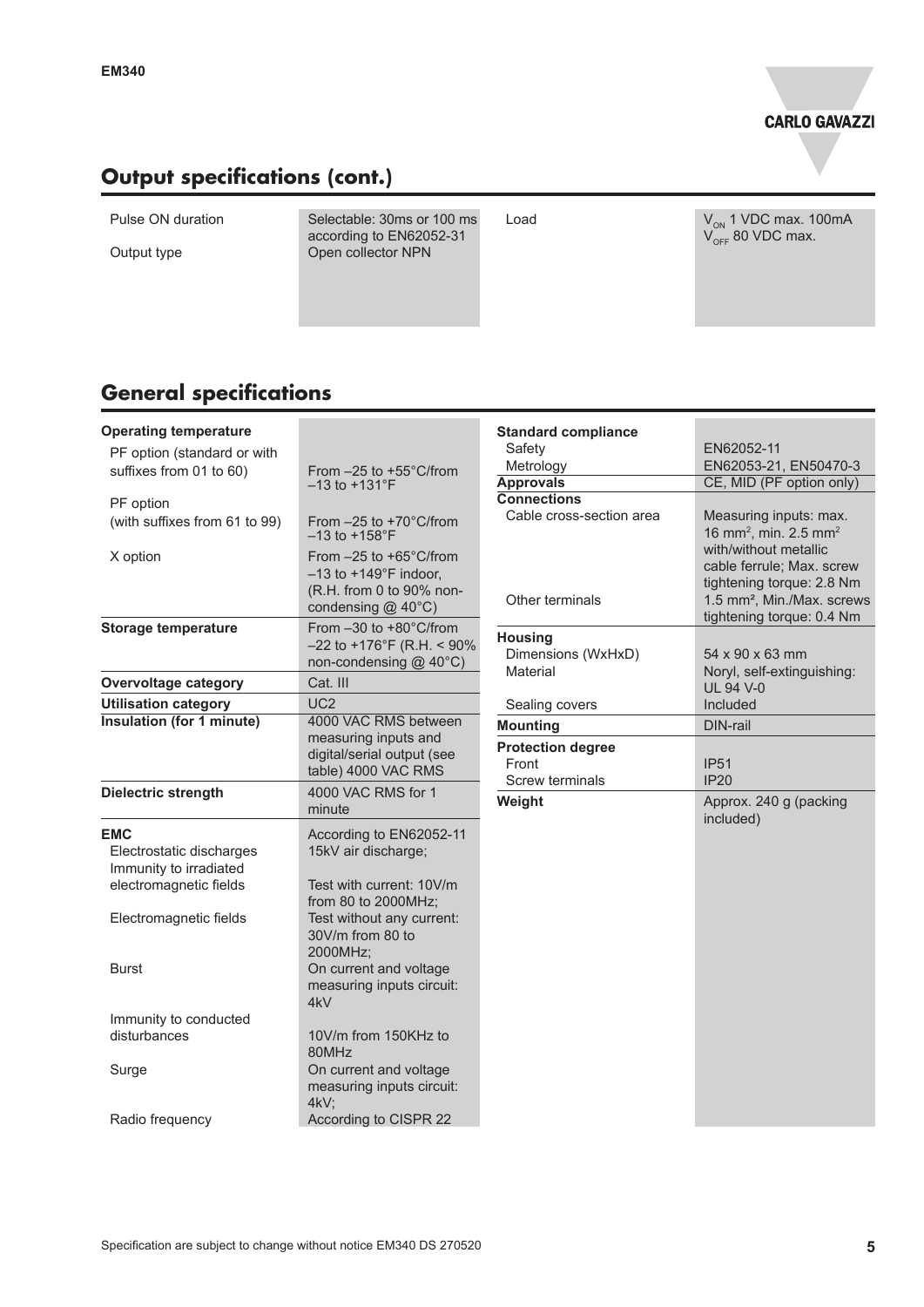

# **Power supply specifications**

**Self power supply** 208 to 400VAC VLL, -20% +20% 50/60Hz

**Power consumption ≤ 1W, ≤ 10VA** 

#### **Insulation (for 1 minute) between inputs and outputs**

|                          | <b>Measuring input</b>   | <b>Digital or serial output</b> | Digital input |
|--------------------------|--------------------------|---------------------------------|---------------|
| Measuring input          | $\overline{\phantom{0}}$ | 4 kV                            | 4 kV          |
| Digital or serial output | 4 kV                     | $\overline{\phantom{a}}$        | 0 kV          |
| Digital input            | 4 kV                     | 0 kV                            |               |

### **Accuracy (according to EN50470-3 and EN62053-23)**



**kWh,** accuracy (RDG) depending on the current

**kvarh,** accuracy (RDG) depending on the current

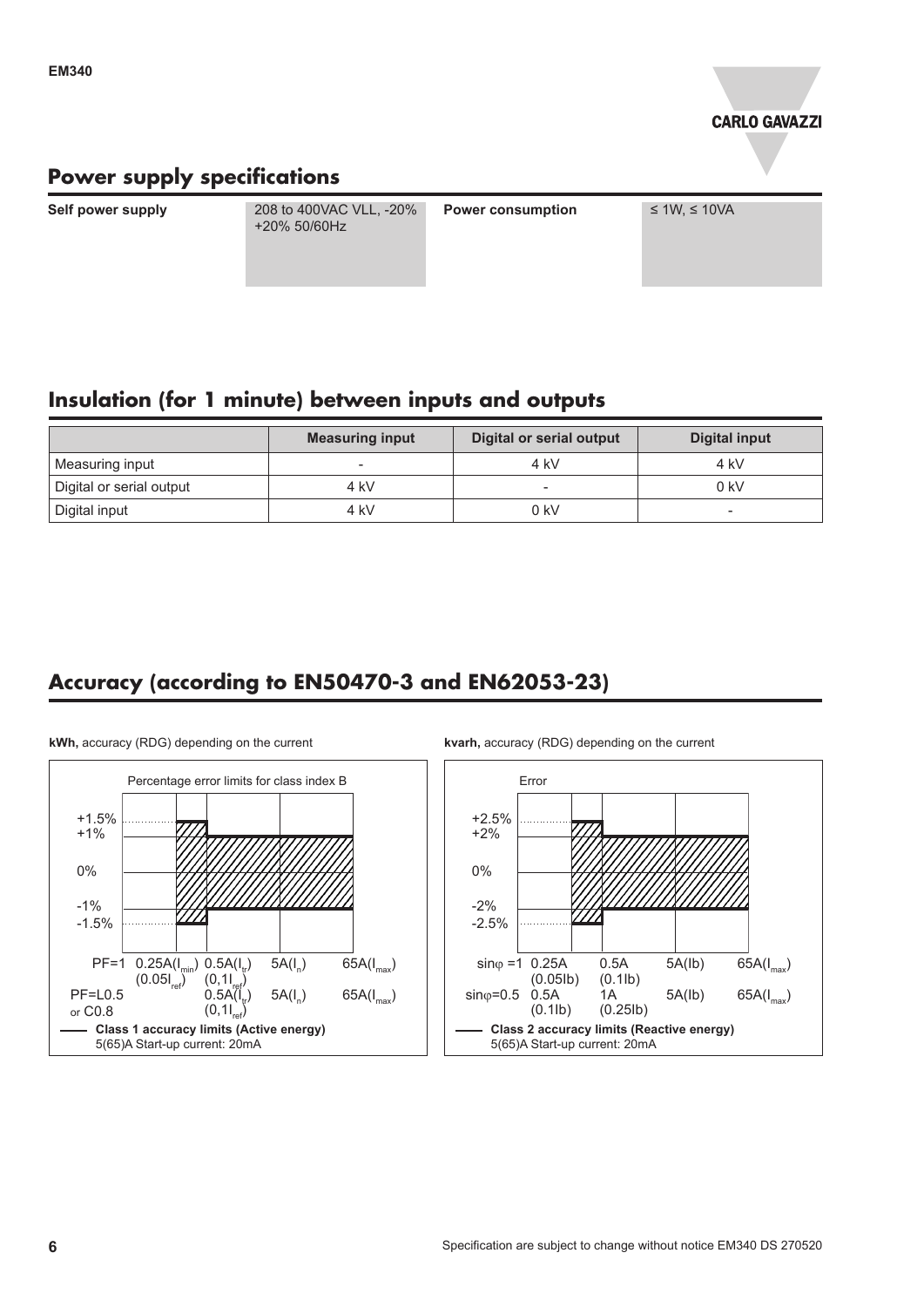# **Display pages**

| <b>No</b>      | $1st$ row            | 2 <sup>nd</sup> row | 3rd row           | "Full"<br>mode | "Easy"<br>mode | <b>Note</b>                                                                                                                                                                                                                                             |
|----------------|----------------------|---------------------|-------------------|----------------|----------------|---------------------------------------------------------------------------------------------------------------------------------------------------------------------------------------------------------------------------------------------------------|
| 0              | kWh+<br>(imported)   |                     | kW<br>system      | X              | X              | In PF version (MID) this is the only certified energy meter.<br>In PFA version and in X version with Measurement menu set to<br>"A", this is considering the total energy without considering the<br>current direction.                                 |
| $\mathbf{1}$   | kWh-<br>(exported)   |                     | kW<br>system      | $\mathsf X$    | X              | Only in X version, with Measurement menu set to "B"                                                                                                                                                                                                     |
| $\overline{2}$ | kWh+<br>(imported)   |                     | VL-L<br>system    | $\pmb{\times}$ | X              |                                                                                                                                                                                                                                                         |
| 3              | kWh+<br>(imported)   |                     | VL-N<br>system    | $\mathsf{X}$   | $\mathsf X$    |                                                                                                                                                                                                                                                         |
| 4              | kWh+<br>(imported)   |                     | PF<br>system      | X              |                |                                                                                                                                                                                                                                                         |
| 5              | kWh+<br>(imported)   |                     | Hz                | X              |                |                                                                                                                                                                                                                                                         |
| 6              | kvarh+<br>(imported) |                     | kvar<br>system    | X              | X              | In X version with Measurement menu set to "A", this is<br>considering the total positive reactive energy without<br>considering the current direction.                                                                                                  |
| $\overline{7}$ | kvarh-<br>(exported) |                     | kvar<br>system    | $\pmb{\times}$ | $\mathsf{X}$   | Only in X version, with Measurement menu set to "B"                                                                                                                                                                                                     |
| 8              | kWh+<br>(imported)   |                     | kVA<br>system     | X              |                |                                                                                                                                                                                                                                                         |
| 9              | kWh+<br>(imported)   | kWdmd<br>peak       | kWdmd             | X              |                |                                                                                                                                                                                                                                                         |
| 10             | kWh(11)              | "t1"                | kW<br>system      | X              | X              | Only relevant to kWh+, with Tariff menu set to ON.                                                                                                                                                                                                      |
| 11             | $kWh$ (t2)           | "t2"                | kW<br>system      | X              | $\mathsf{X}$   | Only relevant to kWh+, with Tariff menu set to ON.                                                                                                                                                                                                      |
| 12             | kWh L1               | kWh L2              | kWh L3            | X              |                | In X version with Measurement menu set to "A", this is<br>considering the total energy without considering the current<br>direction. In PFB version and in X version with Measurement<br>menu set to "B", this is considering only the imported energy. |
| 13             | kVA L1               | kVA L <sub>2</sub>  | kVA L3            | X              |                |                                                                                                                                                                                                                                                         |
| 14             | kvar L1              | kvar L2             | kvar L3           | $\sf X$        |                |                                                                                                                                                                                                                                                         |
| 15             | PF L1                | PF L <sub>2</sub>   | PF L <sub>3</sub> | X              |                |                                                                                                                                                                                                                                                         |
| 16             | VL-NL1               | VL-NL2              | VL-NL3            | X              |                |                                                                                                                                                                                                                                                         |
| 17             | VL-LL1               | VL-LL2              | VL-LL3            | X              |                |                                                                                                                                                                                                                                                         |
| 18             | A L1                 | A L <sub>2</sub>    | A L <sub>3</sub>  | X              | X              |                                                                                                                                                                                                                                                         |
| 19             | kW L1                | kW <sub>L2</sub>    | kW L3             | X              |                |                                                                                                                                                                                                                                                         |

X= available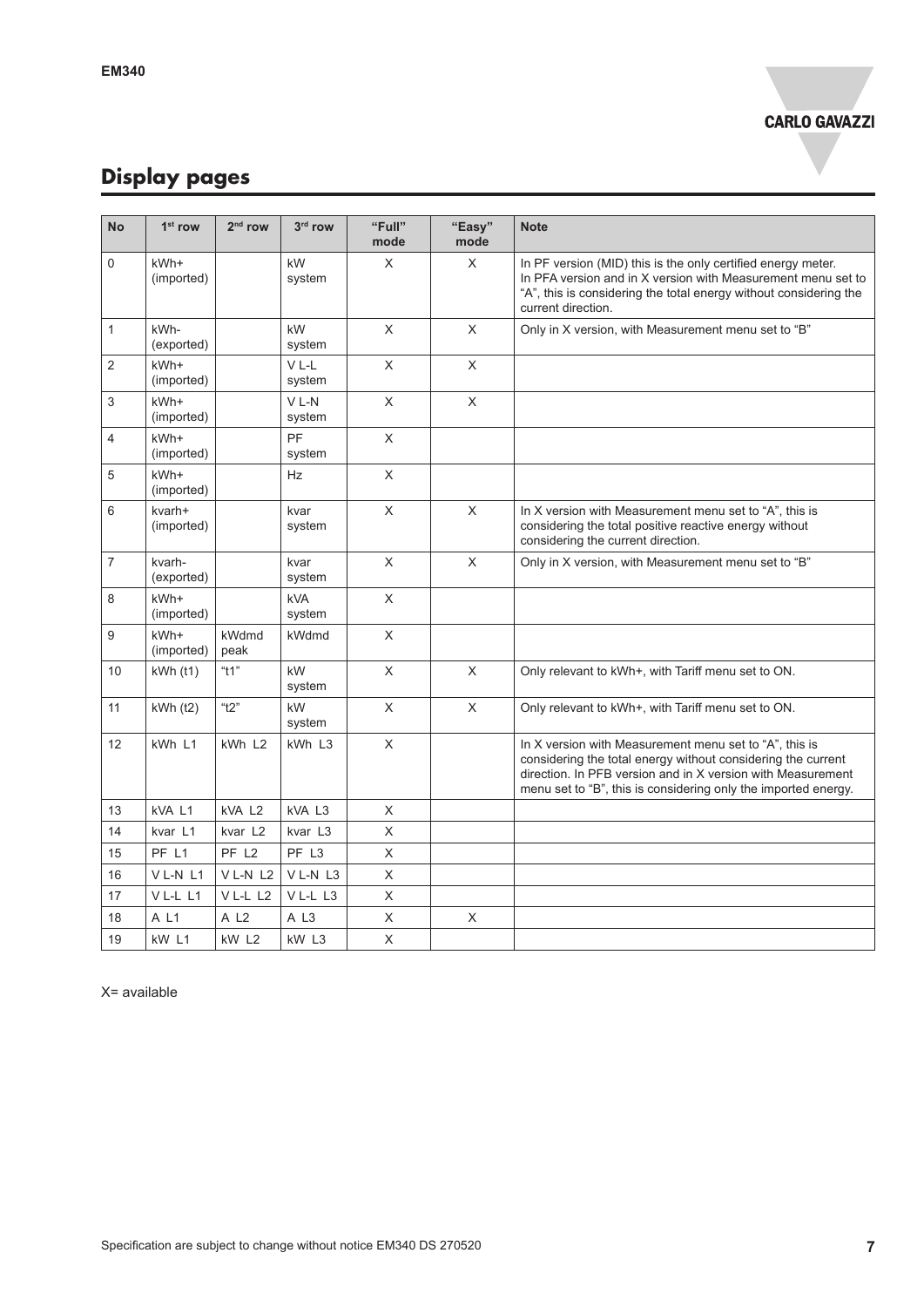

# **Additional available information on the display**

| <b>Type</b>       | <b>Description</b> | <b>Note</b>                                                                                            |
|-------------------|--------------------|--------------------------------------------------------------------------------------------------------|
| Info 1            | Year (2016)        | Year of production                                                                                     |
| Info $2$          | Serial (dddnnnA)   | Serial number (ddd= day of the year; nnn=progressive<br>number; A= production line, internal use only) |
| Info <sub>3</sub> | Rev (A.01)         | Firmware revision                                                                                      |
| Info 4            | Puls led           | Led pulsed/kWh                                                                                         |
| P <sub>3</sub>    | System             | System type                                                                                            |
| P <sub>6</sub>    | Measure            | Measurement type                                                                                       |
| P7                | Install            | Wrong connection detection                                                                             |
| P <sub>8</sub>    | P int              | Integration time for Wdmd calculation                                                                  |
| P <sub>9</sub>    | Mode               | Set of variables on display                                                                            |
| P <sub>10</sub>   | <b>Tariff</b>      | Tariff enabling                                                                                        |
| P <sub>11</sub>   | Home               | Selected home page                                                                                     |
| P12-1             | Pulse duration     | Pulse ON duration                                                                                      |
| P12-2             | Pulse rate         | Pulse rate                                                                                             |
| P <sub>13</sub>   | Primary address    | M-bus primary address                                                                                  |
| P <sub>14</sub>   | <b>Address</b>     | Modbus serial address                                                                                  |
| P <sub>15</sub>   | Kbaud              | M-bus or Modbus baud rate                                                                              |
| P <sub>16</sub>   | Parity             | Modbus parity                                                                                          |
| Info 5            | Secondary address  | M-bus secondary address                                                                                |

# **Wiring diagrams**

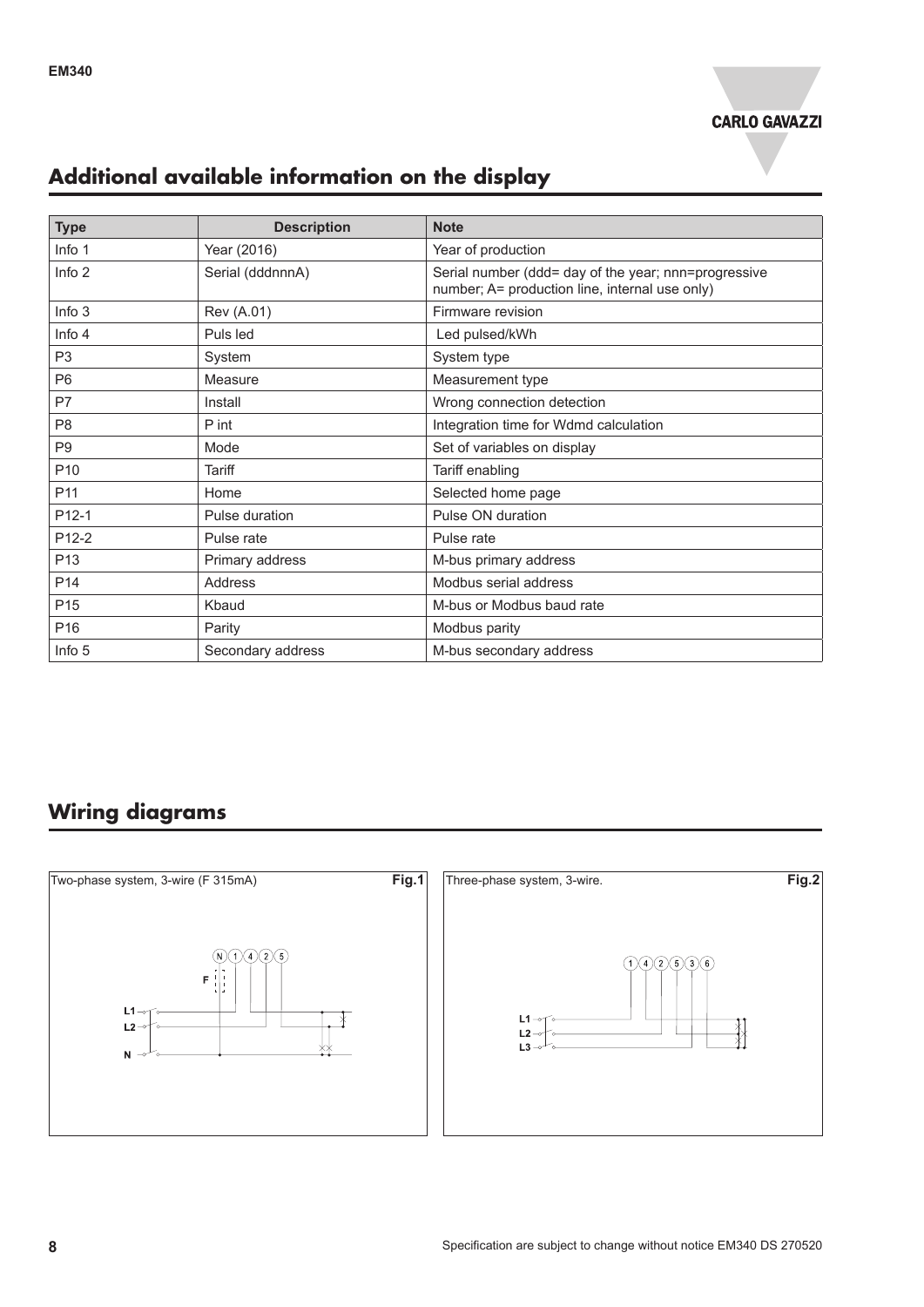#### **Wiring diagrams (cont.)**